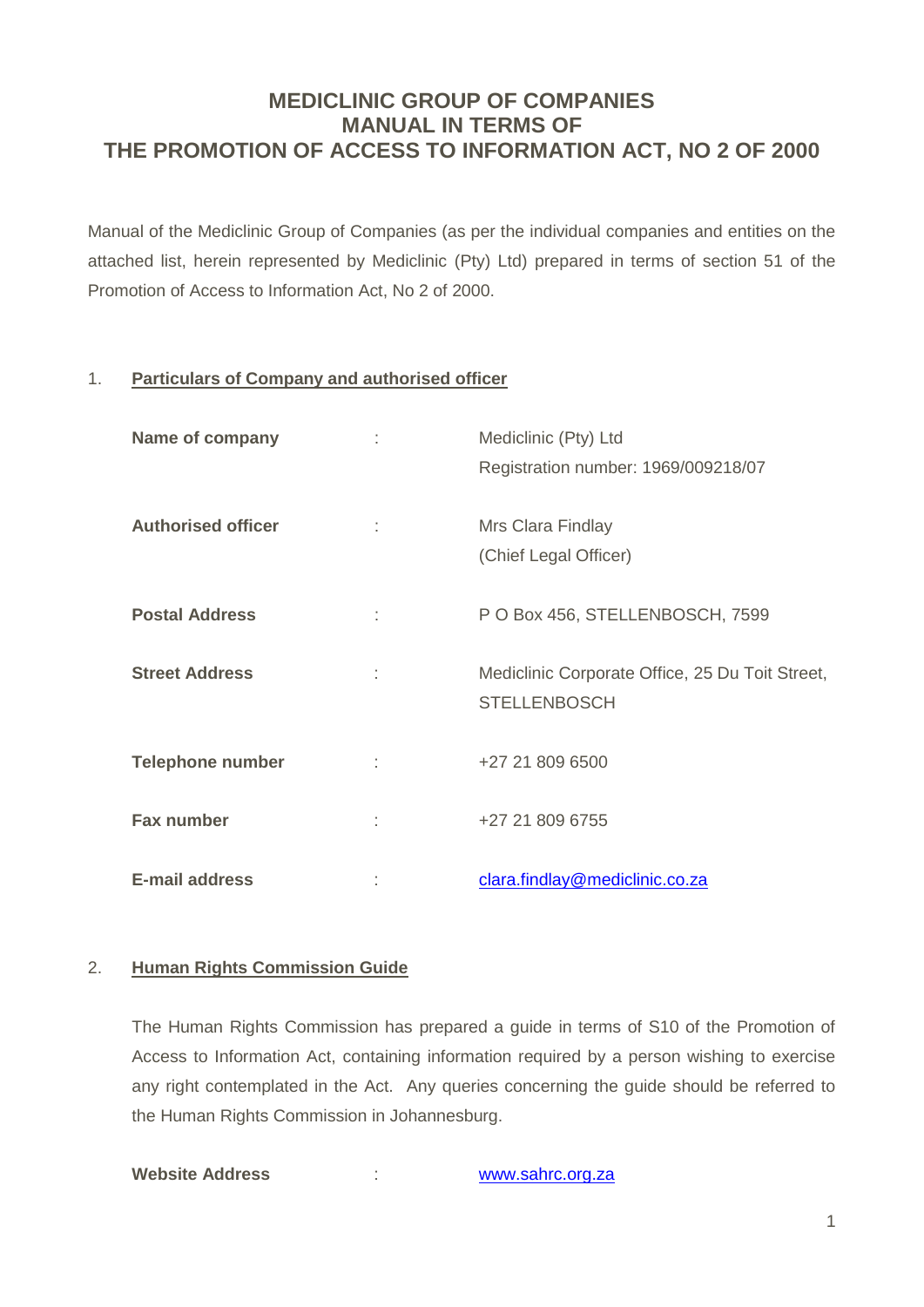| <b>Head Office Address</b> |   | 29 Princess of Wales Terrace, Cnr York and St |  |
|----------------------------|---|-----------------------------------------------|--|
|                            |   | Andrews Street, Parktown, Johannesburg        |  |
|                            |   | Private Bag 2700, Houghton, Johannesburg      |  |
|                            |   | 2041                                          |  |
|                            |   |                                               |  |
| <b>Telephone number</b>    | t | +27 11 484 8300                               |  |

# 3. **Categories of records available without a person having to request access in terms of the Act**

There is currently no description of categories of records which are automatically available in terms of section 52(2) of the Act.

## 4. **Description of records that are available in accordance with the following legislation**

All records that are legally required to be kept by the company in terms of the following legislation are available:

- 4.1 Companies Act
- 4.2 Labour Relations Act
- 4.3 Occupational Health and Safety Act
- 4.4 Basic Conditions of Employment Act
- 4.5 Employment Equity Act
- 4.6 Compensation for Occupational Injuries and Diseases Act
- 4.7 Unemployment Insurance Act
- 4.8 National Health Act
- 4.9 Any other legislation relevant to the business concerned

#### 5. **How to go about requesting records**

Access to records may be requested by completing the prescribed form, (attached and known as Form C) and submitting it to the authorised officer as set out in paragraph 1.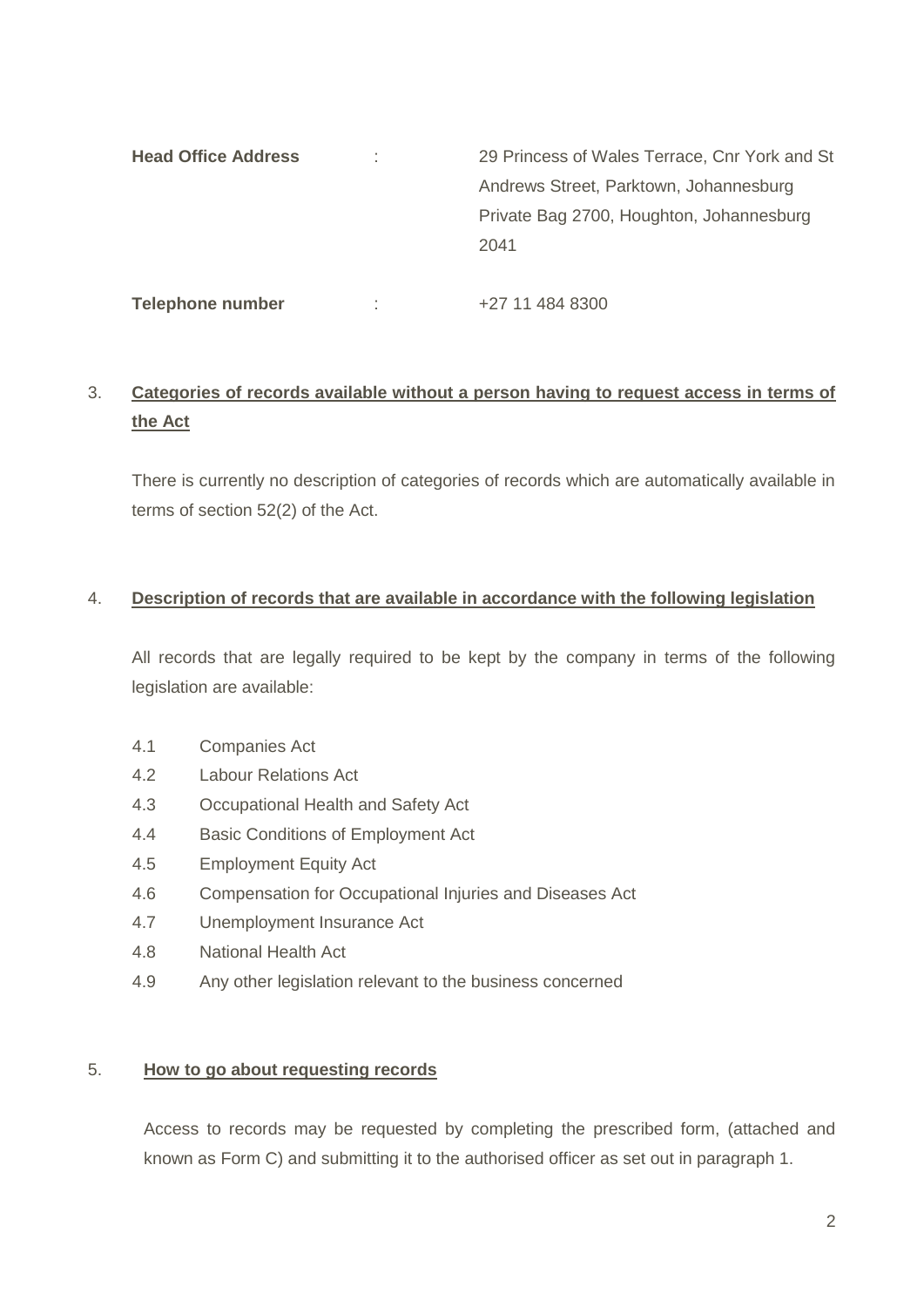Once a request is received, the authorised officer will contact the requester to advise him/her about the further management of the request.

## 6. **Subjects and categories of records held**

Records relating to the following subjects and categories are held by the company and may be requested:

- 6.1 Company Secretarial records
- 6.2 Funder Relations and Contracting
- 6.3 Hospital related records
- 6.4 Human Resources
- 6.5 Information Technology Services
- 6.6 Legal Services
- 6.7 Marketing
- 6.8 Nursing Services
- 6.9 Pharmacy Services
- 6.10 Property Services
- 6.11 Purchasing Services
- 6.12 Technical Services
- 6.13 Training and Development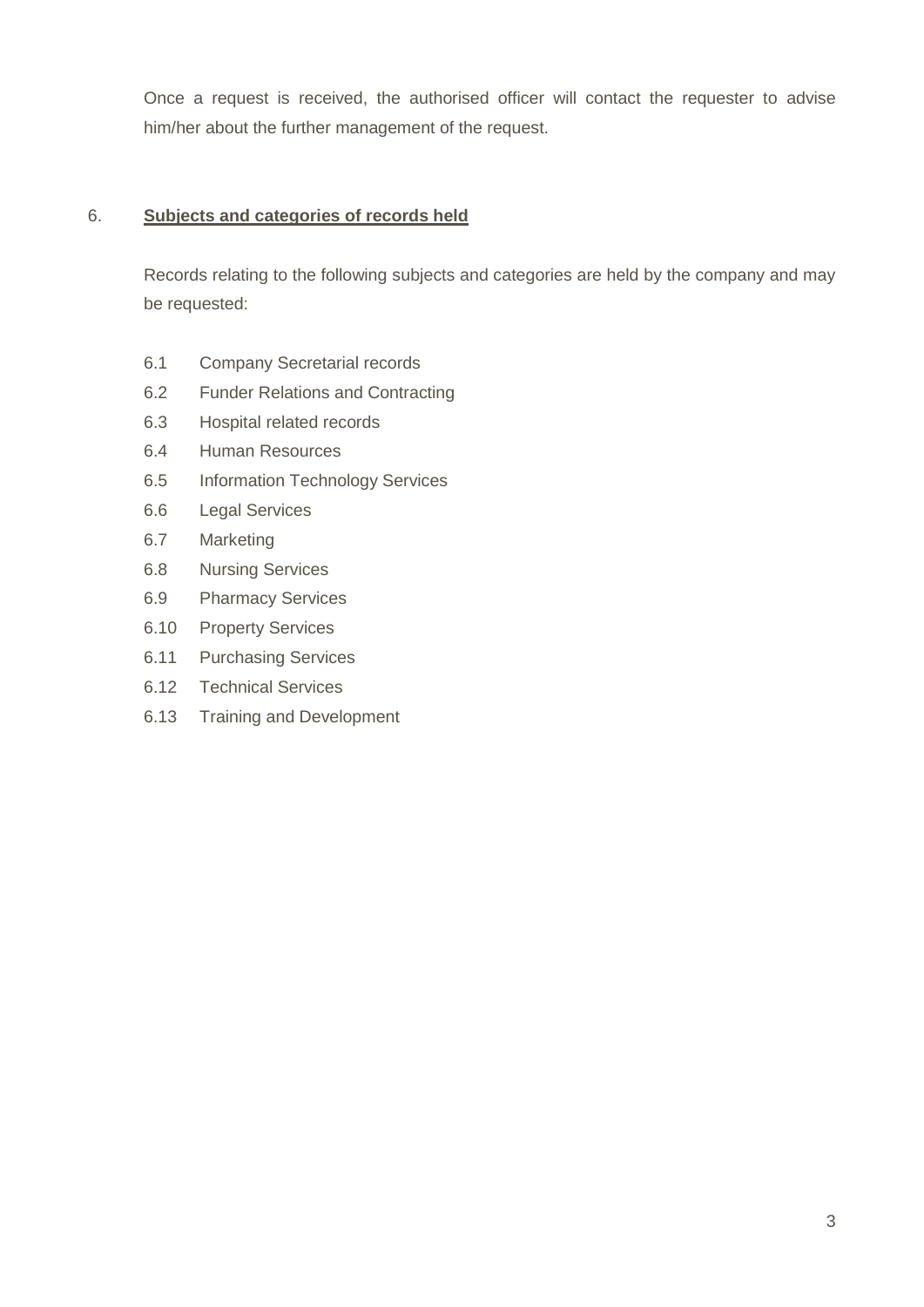## **LIST OF COMPANIES / ENTITIES**

- Blue Beacon Investments 81 (Ptv) Ltd
- Curamed Holdings Ltd Share Incentive Trust
- Curamed Holdings (Pty) Ltd
- Curamed Hospitals (Pty) Ltd t/a:
	- Mediclinic Gynaecological Hospital
	- Mediclinic Heart Hospital
	- Mediclinic Kloof
	- Mediclinic Medforum
	- Mediclinic Muelmed
- Curamed Nominees Trust
- Curamed Properties (Pty) Ltd
- Curamed Stakeholder Trust
- D.J.H. Defty (Pty) Ltd
- **ER24 EMS (Pty) Ltd t/a ER24**
- ER24 Holdings (Pty) Ltd
- ER24 Trademarks (Ptv) Ltd
- **Eureka Private Hospital Property Trust**
- Hedrapix Investments (Ptv) Ltd
- Howick Private Hospital Holdings (Pty) Ltd
- **Howick Private Hospital (Pty) Ltd t/a Mediclinic Howick**
- Kimberley Medi-Clinic Doctors' Trust
- Medical Human Resources (Pty) Ltd
- Medical Innovations (Pty) Ltd
- Mediclinic Barberton (Pty) Ltd t/a Mediclinic Barberton
- Mediclinic Bloemfontein Investments (Pty) Ltd
- Mediclinic Brits (Pty) Ltd t/a Mediclinic Brits
- Mediclinic Cape Gate Investments (Pty) Ltd
- Mediclinic Cape Town Investments (Pty) Ltd
- Mediclinic Constantiaberg Investments (Pty) Ltd
- Mediclinic Durbanville Day Clinic (Pty) Ltd
- Mediclinic Durbanville Investments (Ptv) Ltd
- **Mediclinic Emfuleni Investments (Pty) Ltd**
- Mediclinic Ermelo (Pty) Ltd t/a Mediclinic Ermelo
- Mediclinic Europe (Pty) Ltd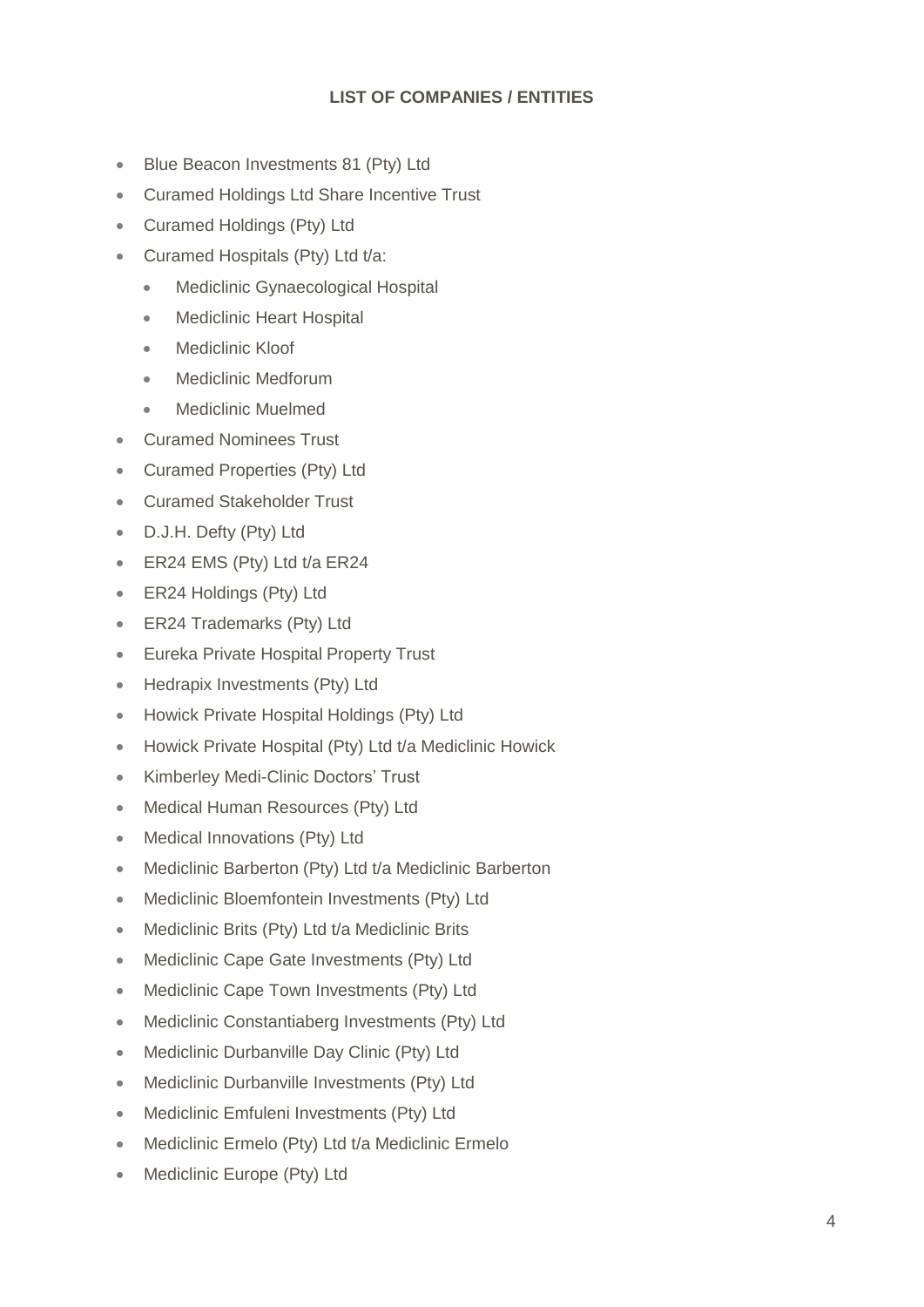## **LIST OF COMPANIES / ENTITIES (Continued)**

- Mediclinic Finance Corporation (Ptv) Ltd
- Mediclinic George Investments (Pty) Ltd
- **Mediclinic Group Services (Pty) Ltd**
- Mediclinic Hermanus (Pty) Ltd t/a Mediclinic Hermanus
- **Mediclinic Highveld Investments (Pty) Ltd**
- Mediclinic Hoogland Investments (Pty) Ltd
- Mediclinic International RF (Pty) Ltd
- Mediclinic Investments (Pty) Ltd
- Mediclinic Kathu Investments (Pty) Ltd
- Mediclinic Kimberley (Pty) Ltd t/a Mediclinic Kimberley
- **Mediclinic Klein Karoo Investments (Ptv) Ltd**
- Mediclinic Legae Investments (Pty) Ltd
- Mediclinic Lephalale (Pty) Ltd t/a Mediclinic Lephalale
- Mediclinic Limpopo Day Clinic (Pty) Ltd
- **Mediclinic Limpopo Investments (Pty) Ltd**
- Mediclinic Limpopo (Pty) Ltd t/a Mediclinic Limpopo
- Mediclinic Limpopo Trust
- Mediclinic Louis Leipoldt Investments (Pty) Ltd
- Mediclinic Management Services (Pty) Ltd
- Mediclinic Middle East Investment Holdings (Pty) Ltd
- Mediclinic Midstream Properties (Pty) Ltd
- Mediclinic Midstream (Pty) Ltd t/a Mediclinic Midstream
- **Mediclinic Milnerton Investments (Ptv) Ltd**
- Mediclinic Morningside Investments (Pty) Ltd
- Mediclinic Nelspruit Investments (Pty) Ltd
- Mediclinic Paarl (Pty) Ltd t/a Mediclinic Paarl
- Mediclinic Panorama Investments (Pty) Ltd
- Mediclinic Pietermaritzburg Investments (Pty) Ltd
- Mediclinic Plettenberg Bay Investments (Pty) Ltd
- Mediclinic Potchefstroom (Pty) Ltd t/a Mediclinic Potchefstroom
- Mediclinic Properties (Ptv) Ltd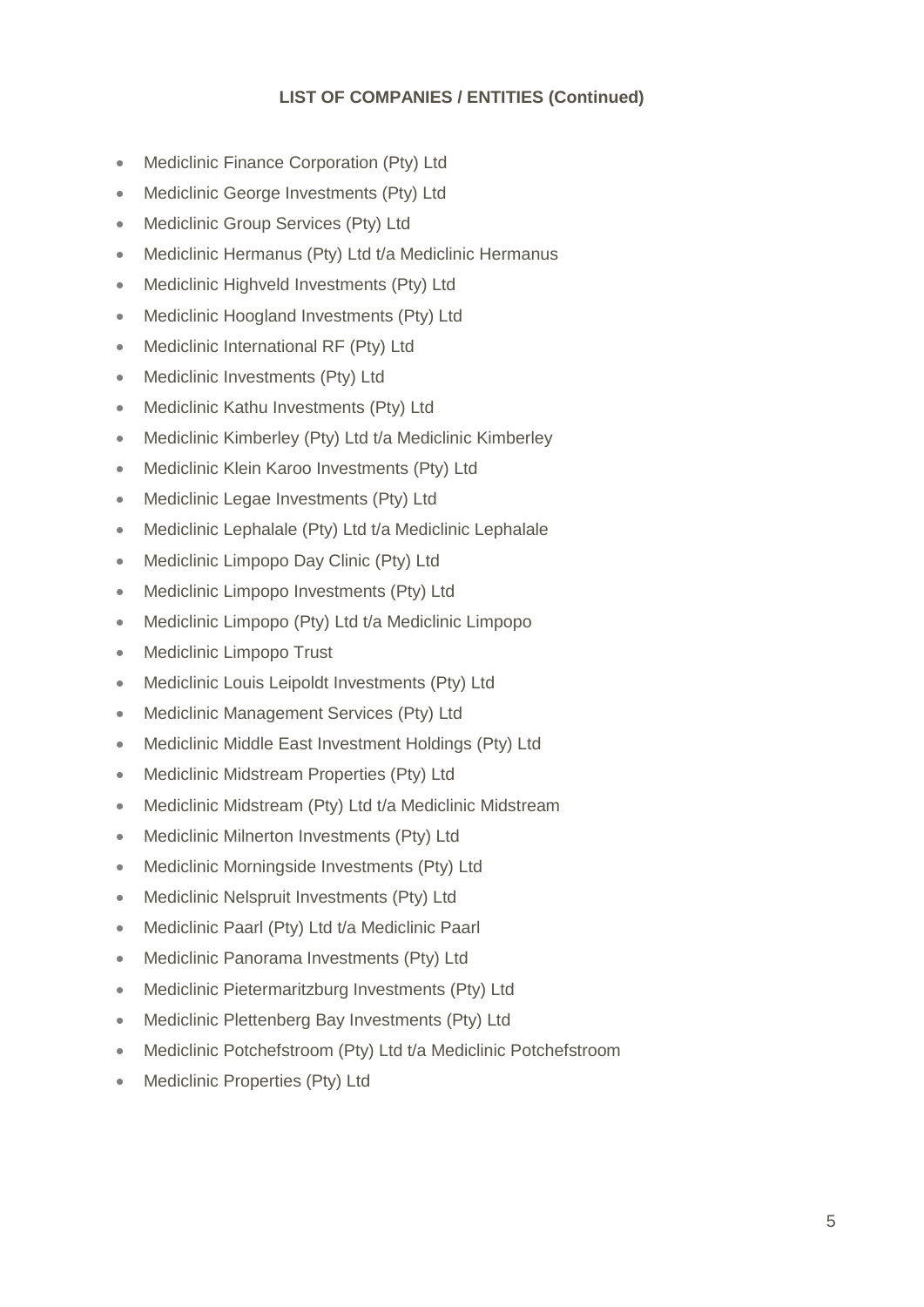## **LIST OF COMPANIES / ENTITIES (Continued)**

- Mediclinic (Pty) Ltd t/a:
	- Mediclinic Bloemfontein
	- Mediclinic Cape Gate
	- Mediclinic Cape Town
	- Mediclinic Constantiaberg
	- Mediclinic Durbanville
	- **Mediclinic Emfuleni**
	- Mediclinic Geneva
	- Mediclinic George
	- Mediclinic Highveld
	- Mediclinic Hoogland
	- Mediclinic Klein Karoo
	- Mediclinic Legae
	- Mediclinic Louis Leipoldt
	- Mediclinic Milnerton
	- Mediclinic Morningside
	- Mediclinic Nelspruit
	- Mediclinic Panorama
	- Mediclinic Pietermaritzburg
	- Mediclinic Plettenberg Bay
	- Mediclinic Sandton
	- Mediclinic Secunda
	- Mediclinic Stellenbosch
	- Mediclinic Strand
	- Mediclinic Vereeniging
	- Mediclinic Vergelegen
	- Mediclinic Welkom
	- Mediclinic Worcester
- **Mediclinic Sandton Investments (Pty) Ltd**
- Mediclinic Secunda Investments (Pty) Ltd
- Mediclinic Southern Africa (Pty) Ltd
- Mediclinic Stellenbosch Investments (Pty) Ltd
- Mediclinic Thabazimbi (Pty) Ltd t/a Mediclinic Thabazimbi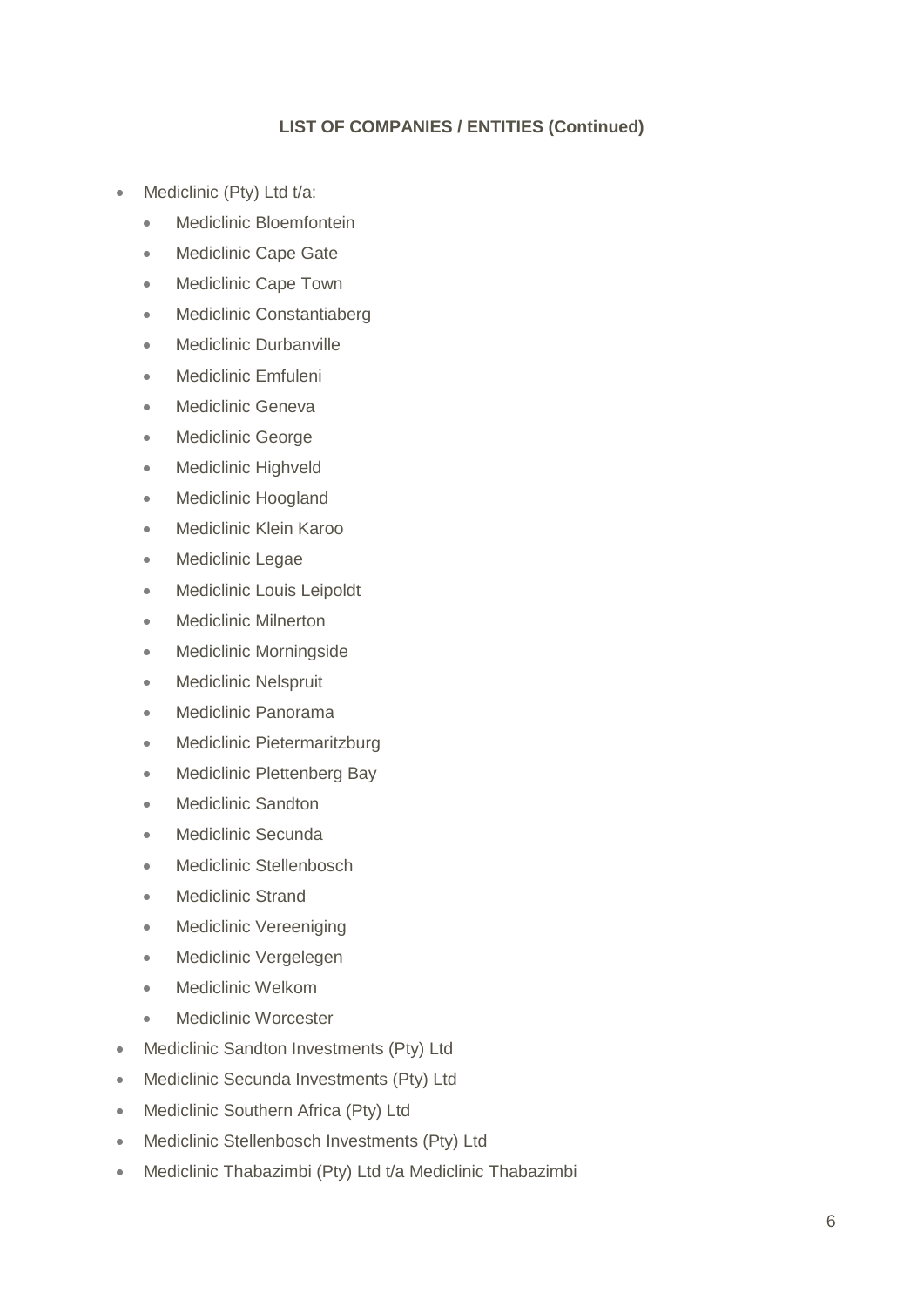## **LIST OF COMPANIES / ENTITIES (Continued)**

- Mediclinic Tzaneen Investments (Pty) Ltd
- Mediclinic Tzaneen (Pty) Ltd t/a Mediclinic Tzaneen
- Mediclinic Upington (Pty) Ltd t/a Mediclinic Upington
- Mediclinic Vereeniging Investments (Pty) Ltd
- Mediclinic Vergelegen Investments (Pty) Ltd
- Mediclinic Welkom Investments (Pty) Ltd
- Mediclinic Worcester Investments (Pty) Ltd
- Mpilo Investment Holdings 1 (RF) (Pty) Ltd
- Mpilo Investment Holdings 2 (RF) (Pty) Ltd
- Newcastle Private Hospital (Pty) Ltd t/a Mediclinic Newcastle
- Practice Relief (Pty) Ltd
- The Mpilo Trust
- Victoria Hospital Investments (Pty) Ltd
- Victoria Hospital (Pty) Ltd t/a Mediclinic Victoria
- Victoria Hospital Pharmacy (Pty) Ltd
- Wits University Donald Gordon Medical Centre (Pty) Ltd t/a Wits Donald Gordon Medical **Centre**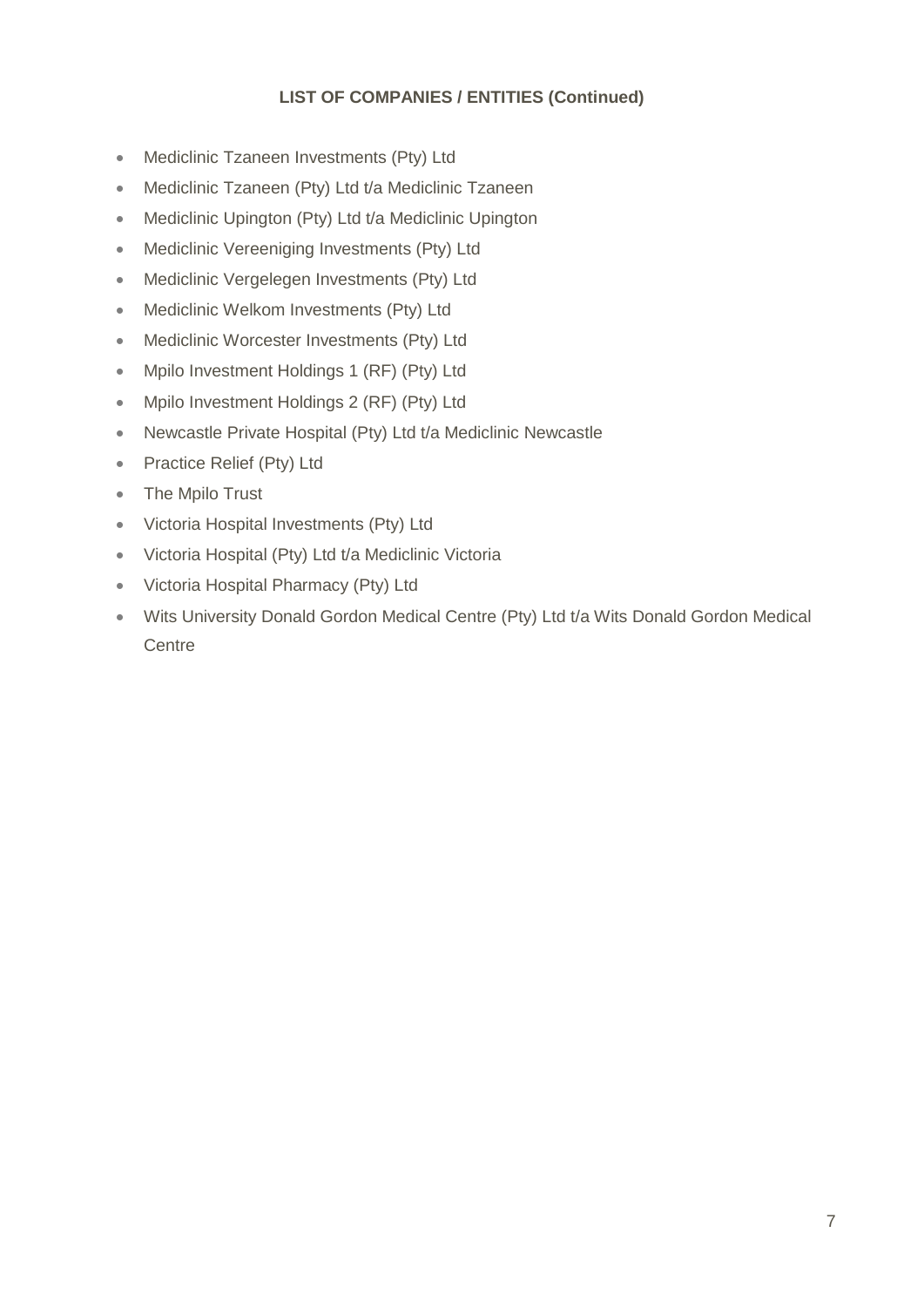## **FORM C: REQUEST FOR ACCESS TO RECORD OF PRIVATE BODY**

(Section 53(1) of the Promotion of Access to Information Act, Act No 2 of 2000)

**[Regulation 10]**

\_\_\_\_\_\_\_\_\_\_\_\_\_\_\_\_\_\_\_\_\_\_\_\_\_\_\_\_\_\_\_\_\_\_\_\_\_\_\_\_\_\_\_\_\_\_\_\_\_\_\_\_\_\_\_\_\_\_\_\_\_\_\_\_\_\_\_\_\_\_\_\_\_\_\_\_\_\_

\_\_\_\_\_\_\_\_\_\_\_\_\_\_\_\_\_\_\_\_\_\_\_\_\_\_\_\_\_\_\_\_\_\_\_\_\_\_\_\_\_\_\_\_\_\_\_\_\_\_\_\_\_\_\_\_\_\_\_\_\_\_\_\_\_\_\_\_\_\_\_\_\_\_\_\_\_\_

#### **A. Particulars of private body**

The Head:

### **B. Particulars of person requesting access to the record**

| (a)               | The particulars of the person who requests access to the record must be given below.                   |  |  |  |
|-------------------|--------------------------------------------------------------------------------------------------------|--|--|--|
| (b)               | The address and/or fax number in the Republic to which the information is to be sent must be<br>given. |  |  |  |
| $\left( c\right)$ | Proof of the capacity in which the request is made, if applicable, must be attached.                   |  |  |  |
|                   |                                                                                                        |  |  |  |
|                   |                                                                                                        |  |  |  |
|                   |                                                                                                        |  |  |  |
|                   |                                                                                                        |  |  |  |
|                   |                                                                                                        |  |  |  |
|                   |                                                                                                        |  |  |  |
|                   | Capacity in which request is made, when made on behalf of another person:                              |  |  |  |

#### **C. Particulars of person on whose behalf request is made**

This section must be completed ONLY if a request for information is made on behalf of another person.

\_\_\_\_\_\_\_\_\_\_\_\_\_\_\_\_\_\_\_\_\_\_\_\_\_\_\_\_\_\_\_\_\_\_\_\_\_\_\_\_\_\_\_\_\_\_\_\_\_\_\_\_\_\_\_\_\_\_\_\_\_\_\_\_\_\_\_\_\_\_\_\_\_\_\_\_\_\_

\_\_\_\_\_\_\_\_\_\_\_\_\_\_\_\_\_\_\_\_\_\_\_\_\_\_\_\_\_\_\_\_\_\_\_\_\_\_\_\_\_\_\_\_\_\_\_\_\_\_\_\_\_\_\_\_\_\_\_\_\_\_\_\_\_\_\_\_\_\_\_\_\_\_\_\_\_\_

Full names and surname:

Identity number: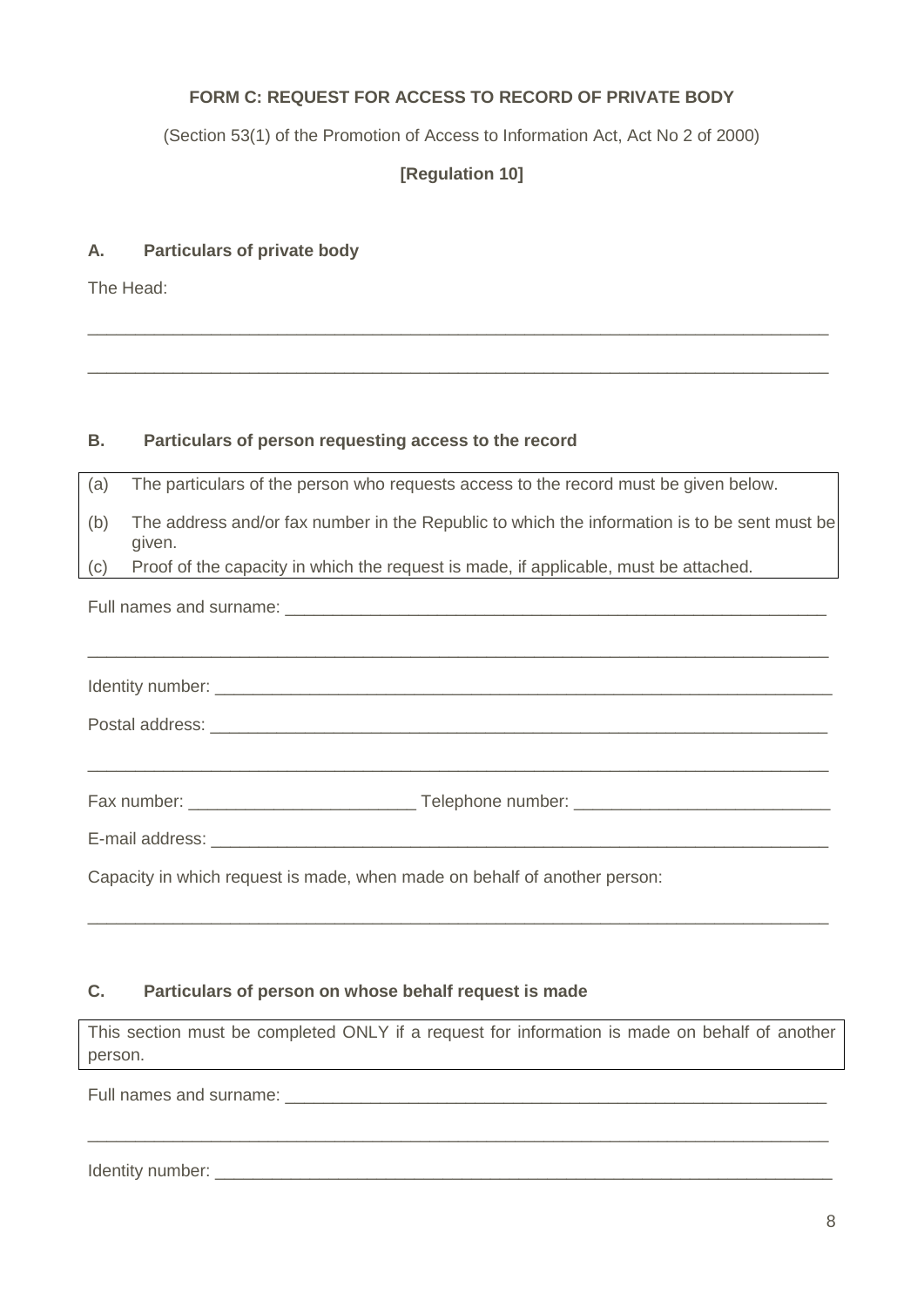#### **D. Particulars of record**

(a) Provide full particulars of the record to which access is requested, including the reference number if that is known to you, to enable the record to be located. (b) If the provided space is inadequate, please continue on a separate folio and attach it to this form. The requester must sign all the additional folios.

\_\_\_\_\_\_\_\_\_\_\_\_\_\_\_\_\_\_\_\_\_\_\_\_\_\_\_\_\_\_\_\_\_\_\_\_\_\_\_\_\_\_\_\_\_\_\_\_\_\_\_\_\_\_\_\_\_\_\_\_\_\_\_\_\_\_\_\_\_\_\_\_\_\_

\_\_\_\_\_\_\_\_\_\_\_\_\_\_\_\_\_\_\_\_\_\_\_\_\_\_\_\_\_\_\_\_\_\_\_\_\_\_\_\_\_\_\_\_\_\_\_\_\_\_\_\_\_\_\_\_\_\_\_\_\_\_\_\_\_\_\_\_\_\_\_\_\_\_

\_\_\_\_\_\_\_\_\_\_\_\_\_\_\_\_\_\_\_\_\_\_\_\_\_\_\_\_\_\_\_\_\_\_\_\_\_\_\_\_\_\_\_\_\_\_\_\_\_\_\_\_\_\_\_\_\_\_\_\_\_\_\_\_\_\_\_\_\_\_\_\_\_\_

\_\_\_\_\_\_\_\_\_\_\_\_\_\_\_\_\_\_\_\_\_\_\_\_\_\_\_\_\_\_\_\_\_\_\_\_\_\_\_\_\_\_\_\_\_\_\_\_\_\_\_\_\_\_\_\_\_\_\_\_\_\_\_\_\_\_\_\_\_\_\_\_\_\_

\_\_\_\_\_\_\_\_\_\_\_\_\_\_\_\_\_\_\_\_\_\_\_\_\_\_\_\_\_\_\_\_\_\_\_\_\_\_\_\_\_\_\_\_\_\_\_\_\_\_\_\_\_\_\_\_\_\_\_\_\_\_\_\_\_\_\_\_\_\_\_\_\_\_

1. Description of record or relevant part of the record:

2. Reference number, if available: \_\_\_\_\_\_\_\_\_\_\_\_\_\_\_\_\_\_\_\_\_\_\_\_\_\_\_\_\_\_\_\_\_\_\_\_\_\_\_\_\_\_\_\_\_\_\_\_

3. Any further particulars of record:  $\Box$ 

#### **E. Fees**

(a) A request for access to a record, other than a record containing personal information about yourself, will be processed only after a **request fee** has been paid.

- (b) You will be notified of the amount required to be paid as the request fee.
- (c) The **fee payable for access** to a record depends on the form in which access is required and the reasonable time required to search for and prepare a record.
- (d) If you qualify for exemption of the payment of any fee, please state the reason for exemption.

\_\_\_\_\_\_\_\_\_\_\_\_\_\_\_\_\_\_\_\_\_\_\_\_\_\_\_\_\_\_\_\_\_\_\_\_\_\_\_\_\_\_\_\_\_\_\_\_\_\_\_\_\_\_\_\_\_\_\_\_\_\_\_\_\_\_\_\_\_\_\_\_\_\_\_\_\_\_

\_\_\_\_\_\_\_\_\_\_\_\_\_\_\_\_\_\_\_\_\_\_\_\_\_\_\_\_\_\_\_\_\_\_\_\_\_\_\_\_\_\_\_\_\_\_\_\_\_\_\_\_\_\_\_\_\_\_\_\_\_\_\_\_\_\_\_\_\_\_\_\_\_\_\_\_\_\_

Reason for exemption from payment of fees: \_\_\_\_\_\_\_\_\_\_\_\_\_\_\_\_\_\_\_\_\_\_\_\_\_\_\_\_\_\_\_\_\_\_\_\_\_\_\_\_\_\_

## **F. Form of access to record**

If you are prevented by a disability to read, view or listen to the record in the form of access provided for in 1 to 4 hereunder, state your disability and indicate in which form the record is required.

| Disability: | Form in which record is required: |
|-------------|-----------------------------------|
|             |                                   |
|             |                                   |
|             |                                   |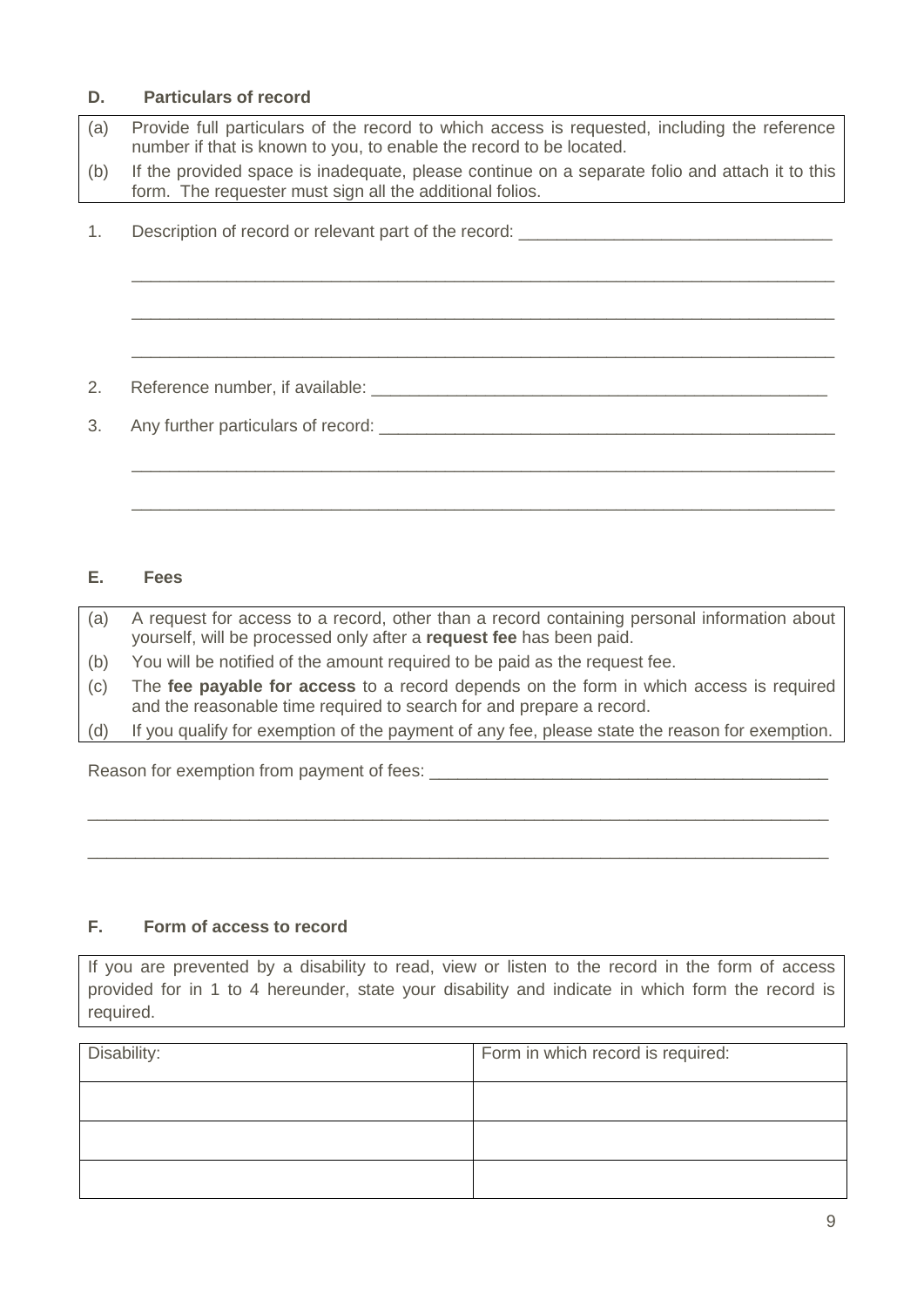Mark the appropriate box with an X.

NOTES:

- (a) Compliance with your request in the specified form may depend on the form in which the record is available.
- (b) Access in the form requested may be refused in certain circumstances. In such a case you will be informed if access will be granted in another form.
- (c) The fee payable for access to the record, if any, will be determined partly by the form in which access is requested.

## **1. If the record is in written or printed form:**

copy of record<sup>\*</sup> inspection of record **2. If record consists of visual images** (this includes photographs, slides, video recordings, computer-generated images, sketches, etc.)**:** view the images and copy of the images the interval transcription of the images<sup>\*</sup> **3. If record consists of recorded words or information which can be reproduced in sound:** Listen to the soundtrack (audio cassette)  $\|\cdot\|$  transcription of soundtrack\* (written or printed document) **4. If record is held on computer or in an electronic or machine-readable form:** printed copy of record\* | printed copy of information derived from the record\* copy in computer readable form\* (stiffy or compact disc) \* If you requested a copy or transcription of a record (above), do you wish the copy or transcription to be posted to you? **Please note that postage is payable**. YES NO

## **G. Particulars of right to be exercised or protected**

If the provided space is inadequate, please continue on a separate folio and attach it to this form. **The requester must sign all the additional folios**.

- 1. Indicate which right is to be exercised or protected:
- 2. Explain why the record requested is required for the exercise or protection of the aforementioned right:

 $\_$  , and the set of the set of the set of the set of the set of the set of the set of the set of the set of the set of the set of the set of the set of the set of the set of the set of the set of the set of the set of th

\_\_\_\_\_\_\_\_\_\_\_\_\_\_\_\_\_\_\_\_\_\_\_\_\_\_\_\_\_\_\_\_\_\_\_\_\_\_\_\_\_\_\_\_\_\_\_\_\_\_\_\_\_\_\_\_\_\_\_\_\_\_\_\_\_\_\_\_\_\_\_\_

\_\_\_\_\_\_\_\_\_\_\_\_\_\_\_\_\_\_\_\_\_\_\_\_\_\_\_\_\_\_\_\_\_\_\_\_\_\_\_\_\_\_\_\_\_\_\_\_\_\_\_\_\_\_\_\_\_\_\_\_\_\_\_\_\_\_\_\_\_\_\_\_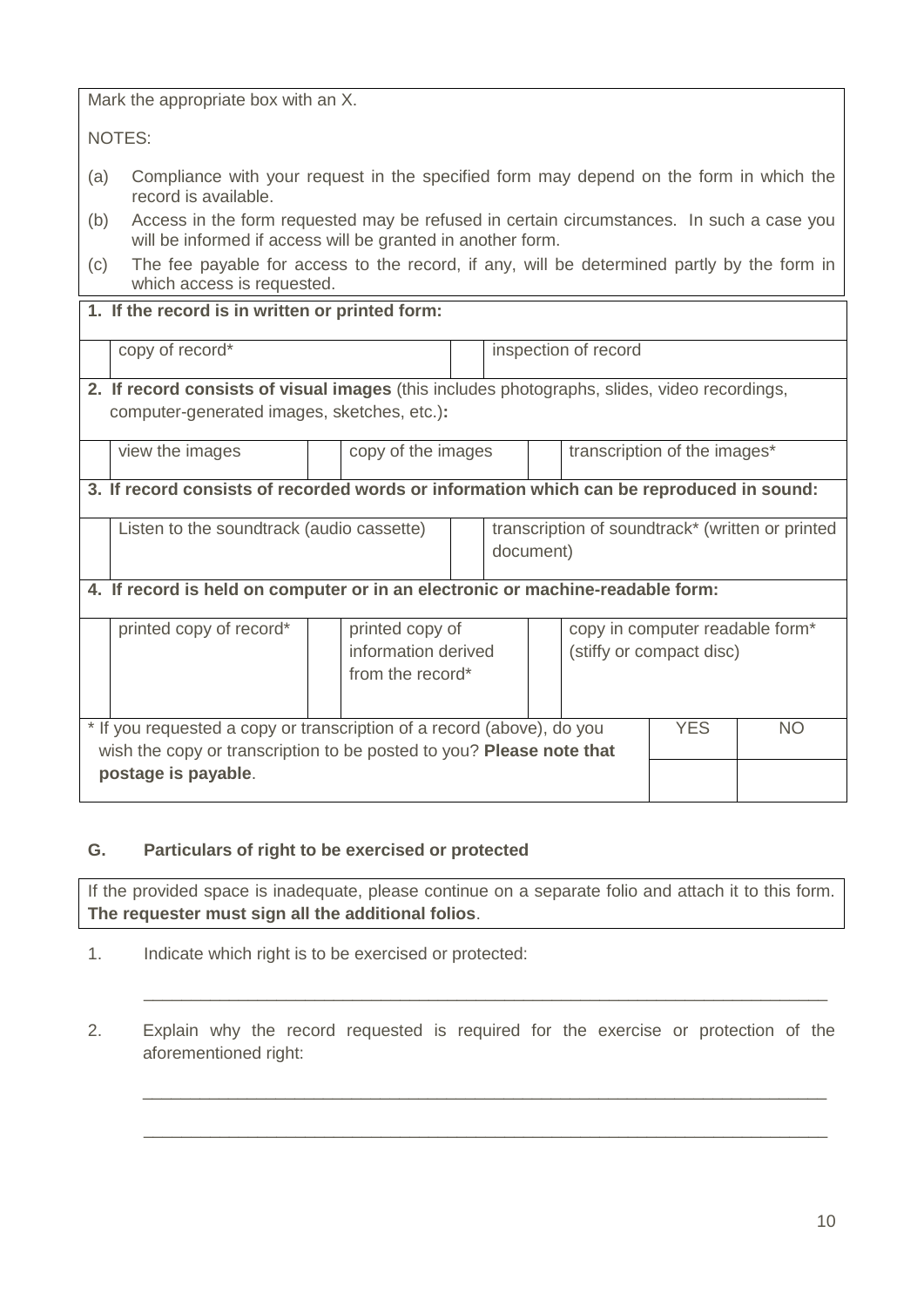#### **H. Notice of decision regarding request for access**

You will be notified in writing whether your request has been approved / denied. If you wish to be informed in another manner, please specify the manner and provide the necessary particulars to enable compliance with your request.

How would you prefer to be informed of the decision regarding your request for access to the record?

\_\_\_\_\_\_\_\_\_\_\_\_\_\_\_\_\_\_\_\_\_\_\_\_\_\_\_\_\_\_\_\_\_\_\_\_\_\_\_\_\_\_\_\_\_\_\_\_\_\_\_\_\_\_\_\_\_\_\_\_\_\_\_\_\_\_\_\_\_\_\_\_\_\_\_\_\_\_

| Signed at | this | day of |  |
|-----------|------|--------|--|

**SIGNATURE OF REQUESTER / PERSON**

\_\_\_\_\_\_\_\_\_\_\_\_\_\_\_\_\_\_\_\_\_\_\_\_\_\_\_\_\_\_\_\_\_\_\_\_

## **ON WHOSE BEHALF REQUEST IS MADE**